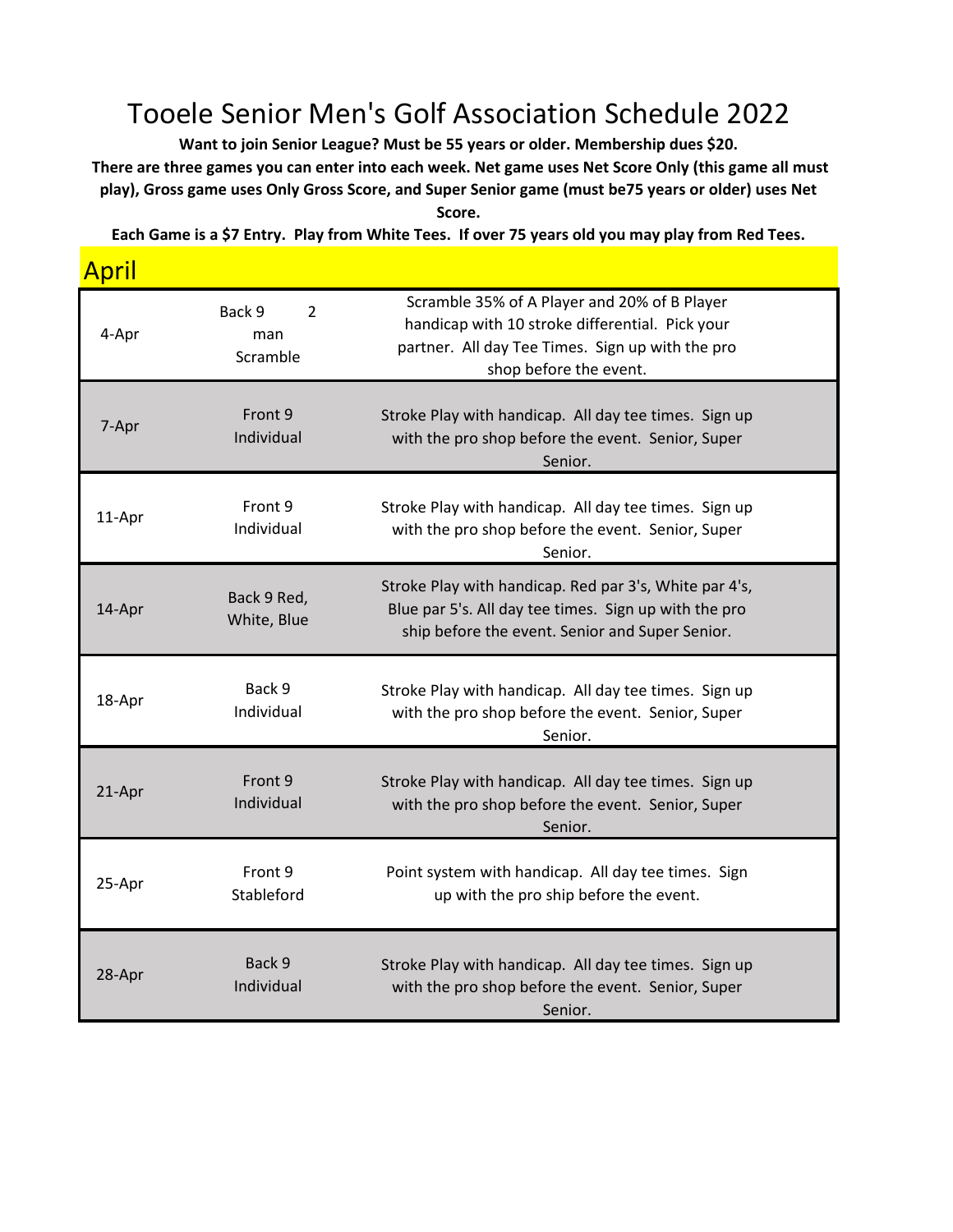| May    |                                      |                                                                                                                                                                                             |
|--------|--------------------------------------|---------------------------------------------------------------------------------------------------------------------------------------------------------------------------------------------|
| 2-May  | Back 9<br>Individual                 | Stroke Play with handicap. All day tee times. Sign up<br>with the pro shop before the event. Senior, Super<br>Senior.                                                                       |
| 5-May  | Front 9<br>2 man<br><b>Best Ball</b> | 2 Man Best Ball with handicap. Pick your partner. All<br>day tee times. Sign up with the pro shop before the<br>event. Encouraged to play with 2nd team from<br>league.                     |
| 9-May  | Front 9<br>Individual                | Stroke Play with handicap. All day tee times. Sign up<br>with the pro shop before the event. Senior, Super<br>Senior.                                                                       |
| 12-May | <b>NO PLAY</b>                       | (3A Girls State Championship)                                                                                                                                                               |
| 16-May | Back 9 Red,<br>White, Blue           | Stroke Play with handicap. Red par 3's, White par 4's,<br>Blue par 5's. All day tee times. Sign up with the pro<br>ship before the event. Senior and Super Senior.                          |
| 19-May | Front 9<br>Individual                | Stroke Play with handicap. All day tee times. Sign up<br>with the pro shop before the event. Senior, Super<br>Senior.                                                                       |
| 23-May | Front 9<br>Individual                | Stroke Play with handicap. All day tee times. Sign up<br>with the pro shop before the event. Senior, Super<br>Senior.                                                                       |
| 26-May | Back 9<br>Alternate<br>Shot          | Both Players tee off each hole and choose one of<br>their two drives. They will alternate shots playing<br>that one ball. All day tee times. Sign up with the pro<br>ship before the event. |
| 30-May | <b>NO PLAY</b>                       | <b>Memorial Day</b>                                                                                                                                                                         |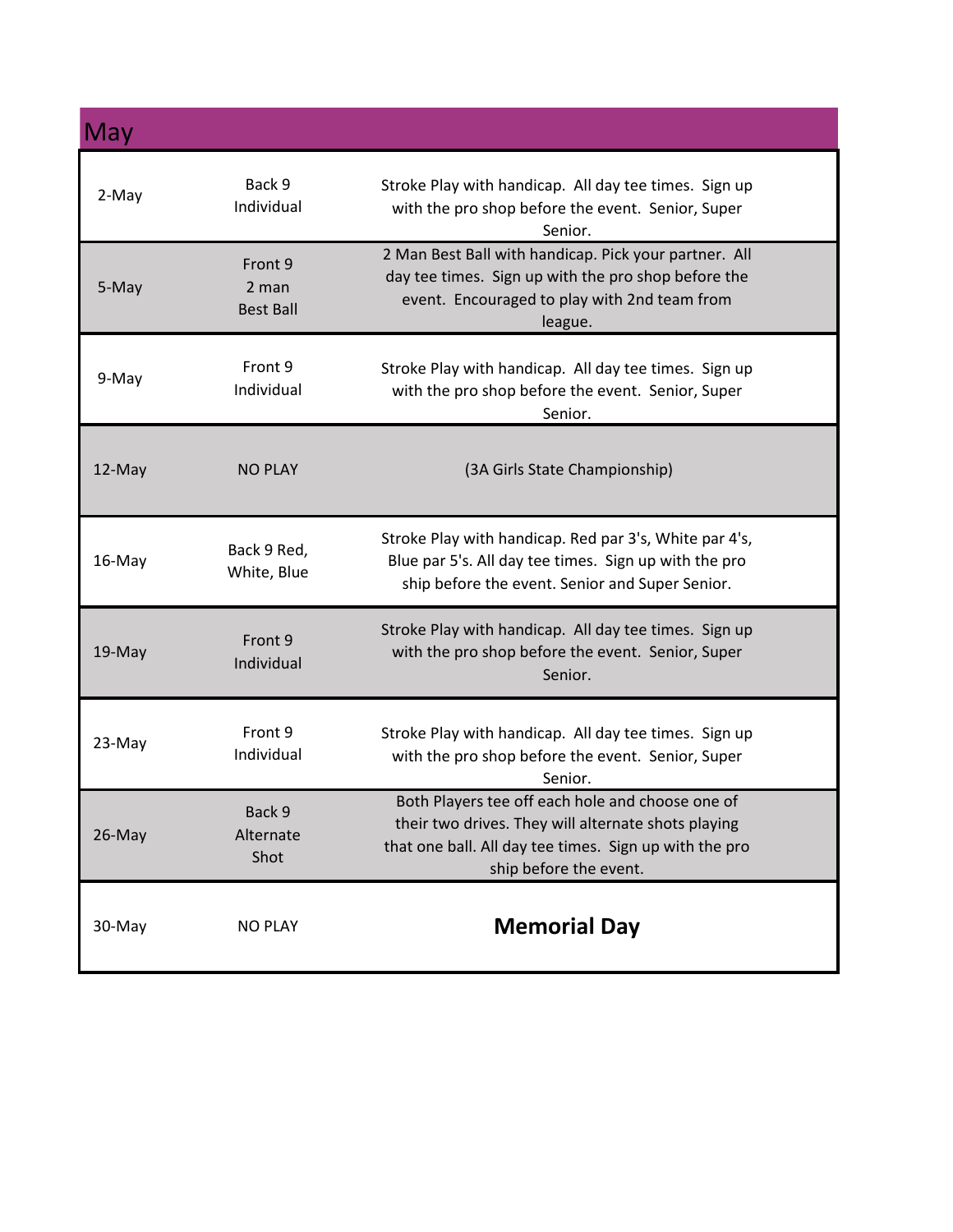| June      |                                                        |                                                                                                                                                                         |
|-----------|--------------------------------------------------------|-------------------------------------------------------------------------------------------------------------------------------------------------------------------------|
| 6-Jun     | $\overline{2}$<br>Back 9<br><b>Best</b><br>man<br>Ball | 2 Man Best Ball with handicap. Pick your partner. All<br>day tee times. Sign up with the pro shop before the<br>event. Encouraged to play with 2nd team from<br>league. |
| 13-Jun    | Front 9<br>Individual                                  | Stroke Play with handicap. All day tee times. Sign up<br>with the pro shop before the event. Senior, Super<br>Senior.                                                   |
| 20-Jun    | Back 9<br>Individual                                   | Stroke Play with handicap. All day tee times. Sign up<br>with the pro shop before the event. Senior, Super<br>Senior.                                                   |
| 27-Jun    | Front 9<br><b>Mulligans</b>                            | Each player is allowed one mulligan per hole. Any<br>shot is eligible. Once a mulligan is played, it must be<br>used and the original shot cannot be used.              |
| July      |                                                        |                                                                                                                                                                         |
| 4-Jul     | <b>NO PLAY</b>                                         | 4th of July Celebrated                                                                                                                                                  |
| $11$ -Jul | Front 9<br>Individual<br>Back 9                        | Stroke Play with handicap. All day tee times. Sign up<br>with the pro shop before the event. Senior, Super                                                              |
| 18-Jul    | Alternate<br>Shot                                      | Both Players tee off each hole and choose one of<br>their two drives. They will alternate shots playing<br>that one ball. All day tee times. Sign up with the pro       |
| $25$ -Jul | Front 9<br>Individual                                  | Stroke Play with handicap. All day tee times. Sign up<br>with the pro shop before the event. Senior, Super<br>Senior.                                                   |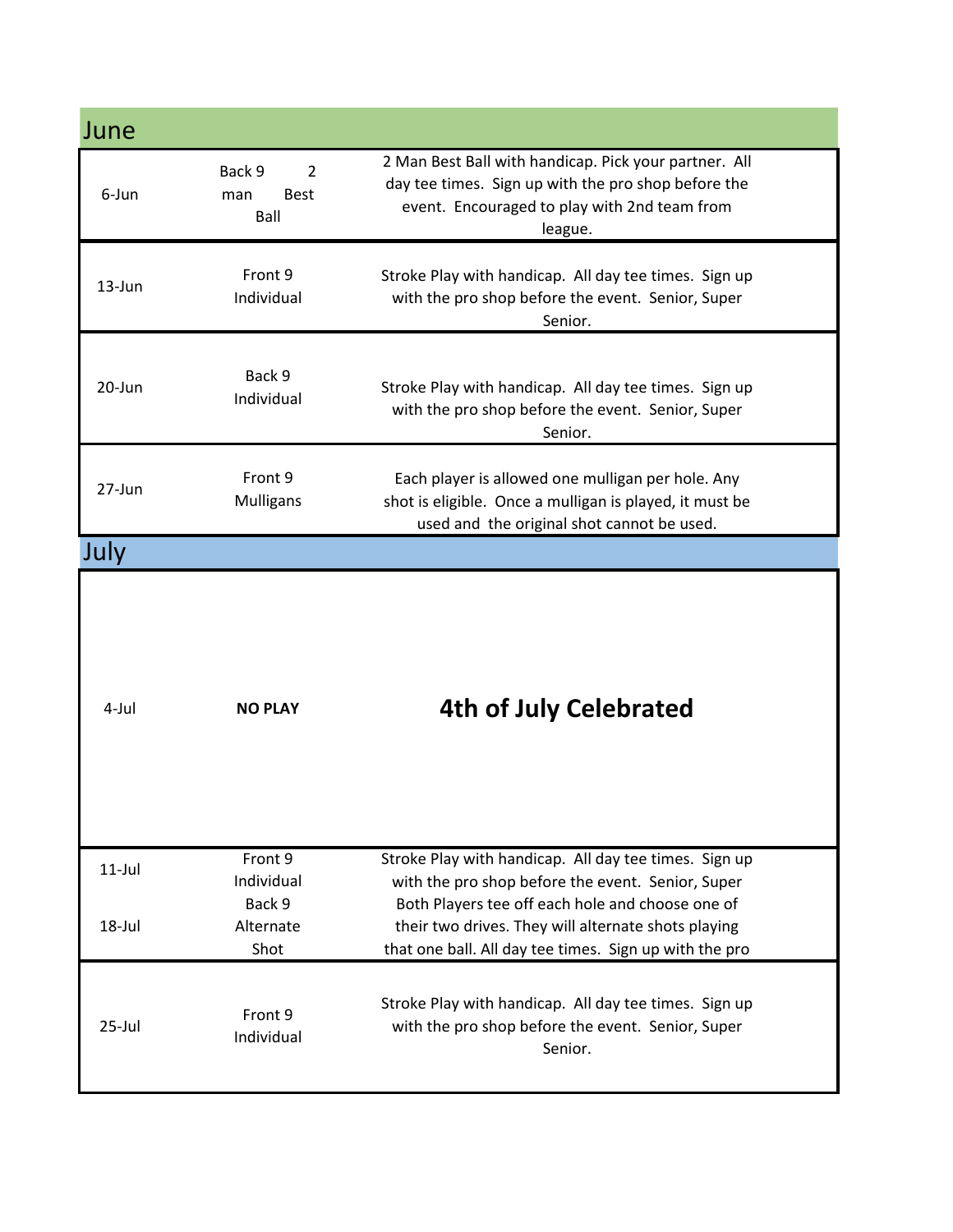| <b>August</b> |                                  |                                                                                                                                                                               |
|---------------|----------------------------------|-------------------------------------------------------------------------------------------------------------------------------------------------------------------------------|
| 1-Aug         | Back 9<br>Partner<br>Stableford  | 2 man point system with handicap(pick your partner).<br>All day tee times. Sign up with the pro shop before<br>the event. Senior, Super Senior Tournaments.                   |
|               |                                  |                                                                                                                                                                               |
| 4-Aug         | Front 9<br>2 man<br>Scramble     | Scramble 35% of A Player and 20% of B Player<br>handicap with 10 stroke differential. Pick your<br>partner. All day Tee Times. Sign up with the pro<br>shop before the event. |
| 8-Aug         | Front 9<br>Individual            | Stroke Play with handicap. All day tee times. Sign up<br>with the pro shop before the event. Senior, Super<br>Senior.                                                         |
| 11-Aug        | Back 9<br>Individual             | Stroke Play with handicap. All day tee times. Sign up<br>with the pro shop before the event. Senior, Super<br>Senior.                                                         |
| 15-Aug        | Back 9<br>Individual             | Stroke Play with handicap. All day tee times. Sign up<br>with the pro shop before the event. Senior, Super<br>Senior.                                                         |
| 18-Aug        | Front 9<br>Partner<br>Stableford | 2 man point system with handicap(pick your partner).<br>All day tee times. Sign up with the pro shop before<br>the event. Senior, Super Senior Tournaments.                   |
| 22-Aug        | Front 9<br>Mulligans             | Each player is allowed one mulligan per hole. Any<br>shot is eligible. Once a mulligan is played, it must be<br>used and the original shot cannot be used.                    |
| 25-Aug        | Back 9<br>Individual             | Stroke Play with handicap. All day tee times. Sign up<br>with the pro shop before the event. Senior, Super<br>Senior.                                                         |
| 29-Aug        | Back 9<br>Individual             | Stroke Play with handicap. All day tee times. Sign up<br>with the pro shop before the event. Senior, Super<br>Senior.                                                         |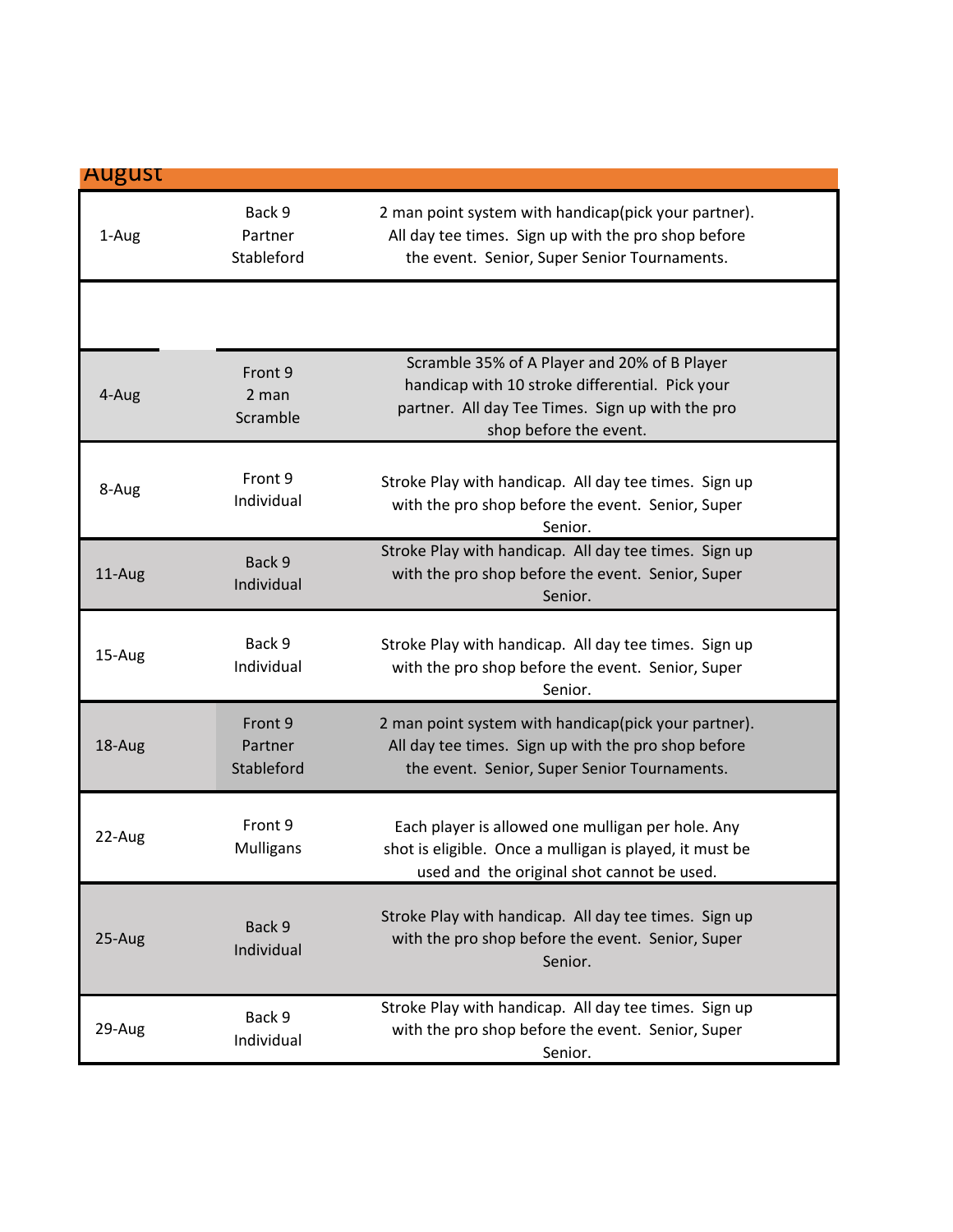## September

| $1-Sep$ | Front 9<br>Stableford | Point system with handicap. All day tee times. Sign<br>up with the pro ship before the event.                                                                                                        |
|---------|-----------------------|------------------------------------------------------------------------------------------------------------------------------------------------------------------------------------------------------|
| 5-Sep   | <b>NO PLAY</b>        | Labor Day                                                                                                                                                                                            |
| 8-Sep   | Back 9<br>Individual  | Stroke Play with handicap. All day tee times. Sign up<br>with the pro shop before the event. Senior, Super<br>Senior.                                                                                |
| 12-Sep  | Day 1<br>Club Champ   | Senior Club Championship. Stroke play over 2 days<br>with handicap. Draw for pairings by handicap.<br>Assigned tee times beginning at 9:00 A.M. Sign up<br>before 4pm Saturday, Sept. 6th. Entry fee |
| 15-Sep  | Day 2<br>Club Champ   | Senior Club Championship. Stroke play over 2 days<br>with handicap. Draw for pairings by Day 1 Scores.<br>Assigned tee times beginning at 9:00 A.M. Ties will<br>be broken with a 9 hole playoff.    |
| 26-Sep  | Front 9<br>Individual | Stroke Play with handicap. All day tee times. Sign up<br>with the pro shop before the event. Senior, Super<br>Senior.                                                                                |
| October |                       |                                                                                                                                                                                                      |
| 3-Oct   | Back 9<br>Individual  | Stroke Play with handicap. All day tee times. Sign up<br>with the pro shop before the event. Senior, Super<br>Senior.                                                                                |
| 10-Oct  | Front 9<br>Individual | Stroke Play with handicap. All day tee times. Sign up<br>with the pro shop before the event. Senior, Super<br>Senior.                                                                                |
| 17-Oct  | Back 9<br>Individual  | Stroke Play with handicap. All day tee times. Sign up<br>with the pro shop before the event. Senior, Super<br>Senior.                                                                                |
| 24-Oct  | Front 9<br>Individual | Stroke Play with handicap. All day tee times. Sign up<br>with the pro shop before the event. Senior, Super<br>Senior.                                                                                |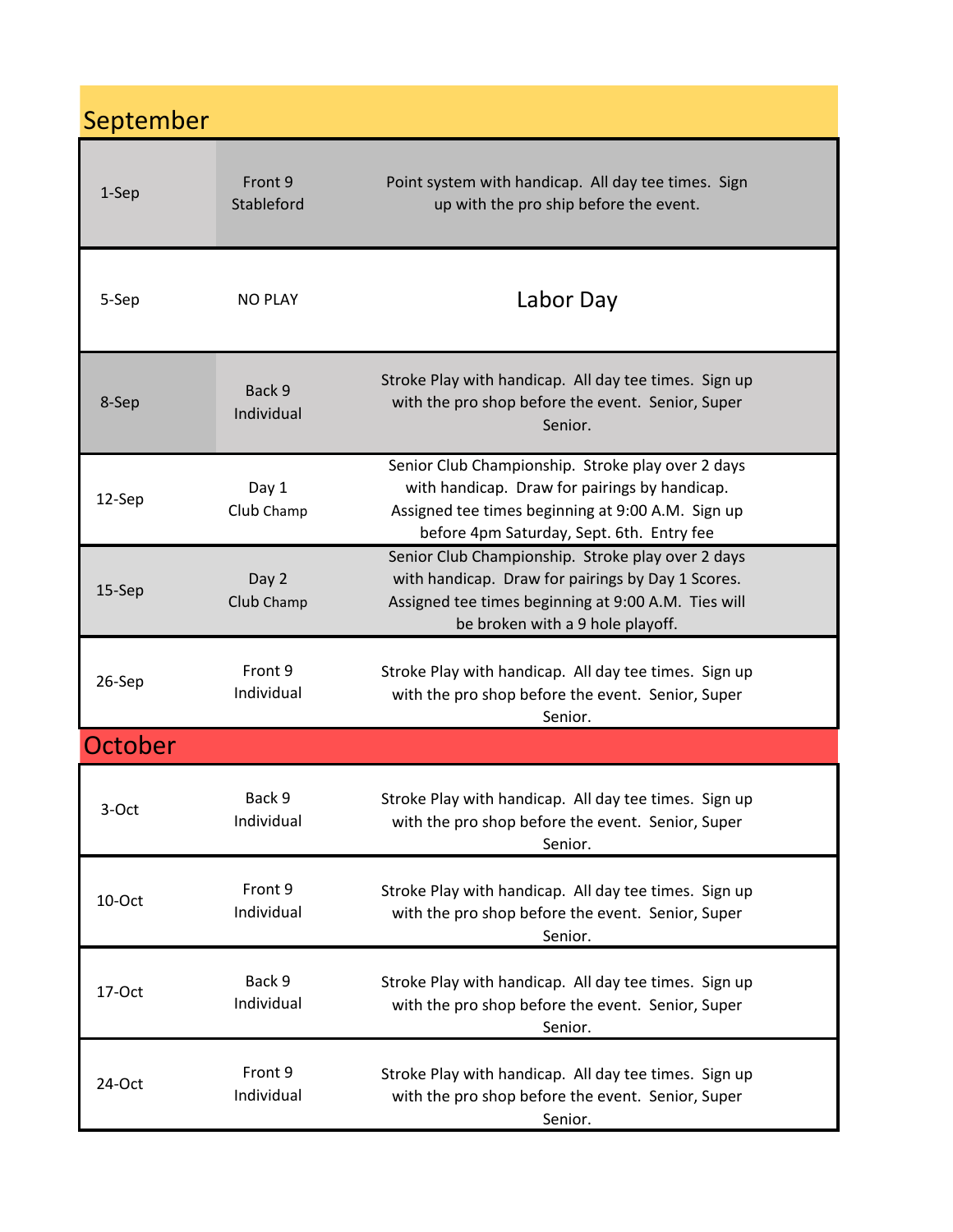League Dues must be paid when entering the first event of the season. If not paid, any winnings are forfeit. Cost for weekly events will be \$7.00. Closest to the hole contests cost is \$2.00. Net and gross skins are \$2.00 each.

Entry fee for the club championship will be \$25.00. Closest to the hole contests will be on each par 3, and will cost \$4.00 per day. Net and gross skins will cost \$2.00 each for each day.

For the red, white, and blue event, the red tees will be used for par 3 holes, white tees for par 4 holes, and blue tees for par 5 holes. Super seniors will move to the yellow tees for par 3 holes, red for par 4 holes, and white tees for par 5 holes.

The proposed schedule starts play on Monday, April 4th. Events for Thursday are scheduled starting April 7th. No Thursday events are scheduled during June and July to keep from conflicting with the First Tee Program. There are a total of 33 events available to play. To qualify for the club championship a member must must enter a minimum of 6 events.

The senior matchplay event will start the 6th of June. Entry must be made by the 3rd of June. Pairings will be drawn on the 4th and posted on the 5th. Entry will be \$20.00, and must be made before the parings are drawn.